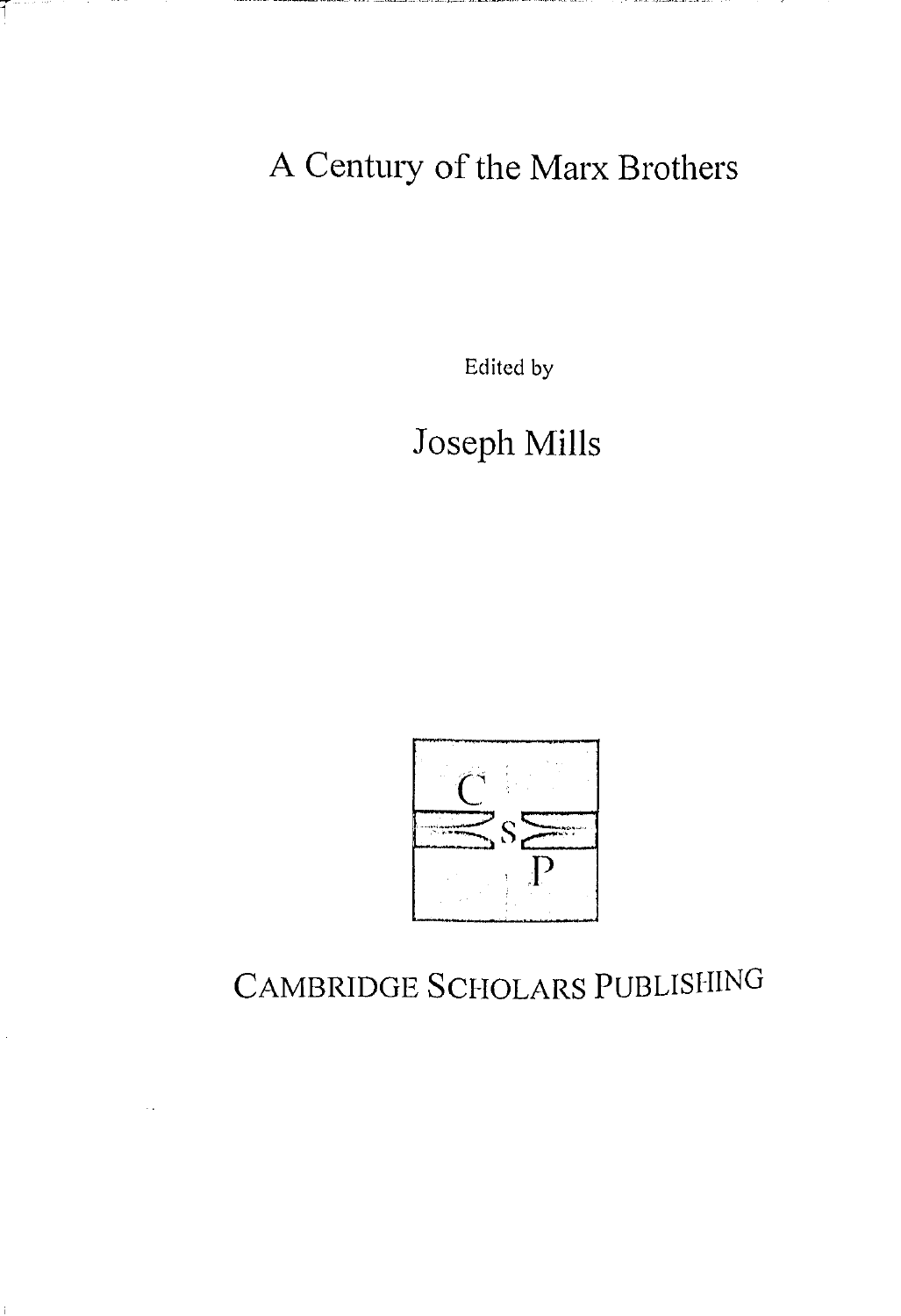A Century of the Marx Brothers, edited by Joseph Mills

This book first published 2007 by

Cambridge Scholars Publishing

15 Angerton Gardens, Newcastle, NE5 2.JA, UK

British Library Cataloguing in Publication Data A catalogue record for this book is available from the British Library

Copyright  $\odot$  2007 by Joseph Mills and contributors

All rights for this book reserved. No part of this book may be reproduced, stored in a retrieval system, or transmitted, in any form or by any means, electronic, mechanical, photocopying, recording or otherwise, without the prior permission of the copyright owner. ISBN 1-84718-240-2; ISBN 13: 9781847182401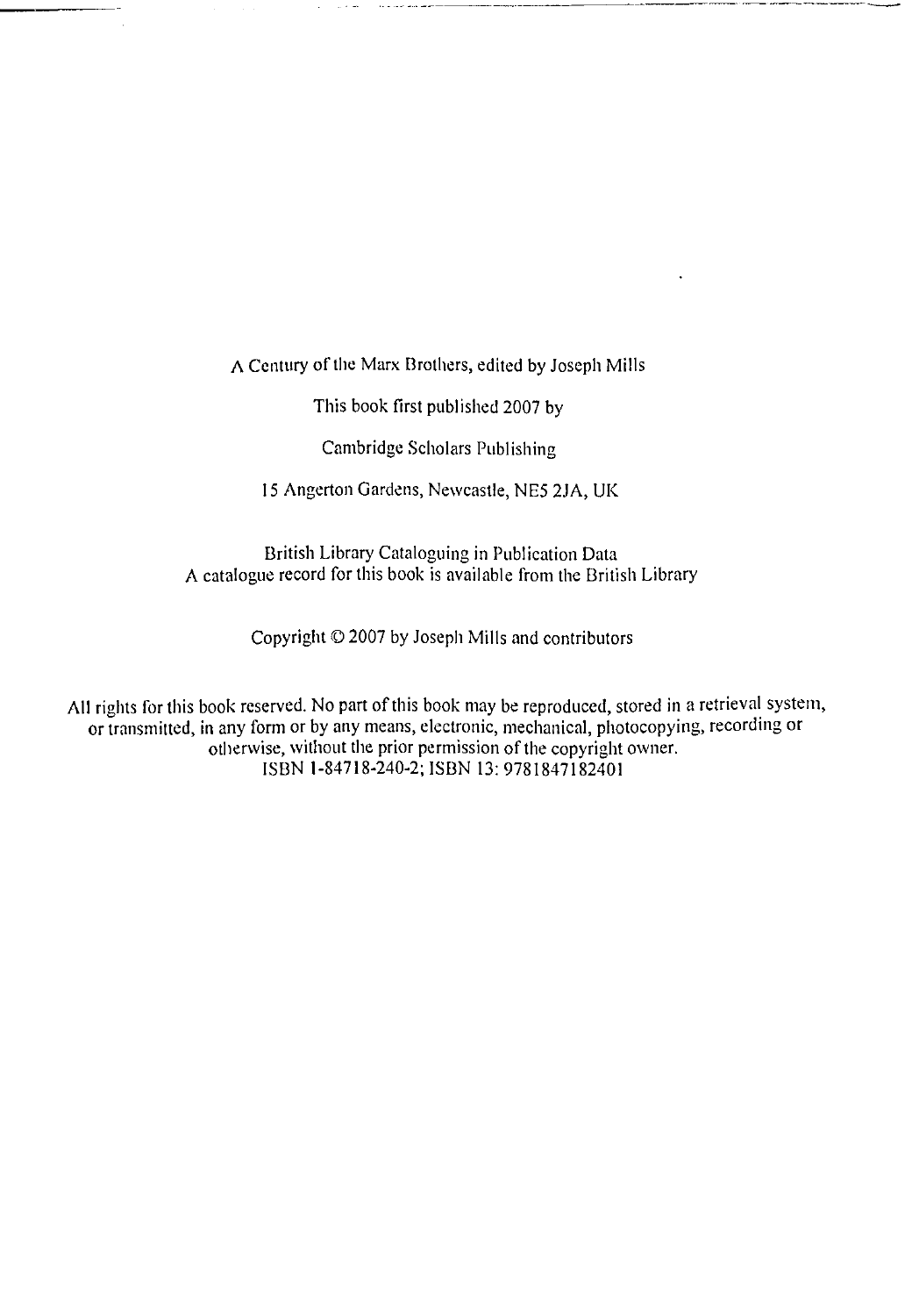## CHAPTER ELEVEN

# THE BIG GREY IR-ELEPHANT: THE PLAY OF LANGUAGE IN THE MARX BROTHERS' SCRIPTS AND IN CHARLES BERNSTEIN'S  $L=A=N=G=[J=A=G=F$  POETRY

## ZOË BRIGLEY

In his collection, *Poetic Justice* (1979), the L=A=N=G=U=A=G=E poet, Charles Bernstein begins an untitled poem with the following lines:

The elephant appears without the slightest indication that he is demanded. An infinite inappropriateness. Continually learning.'

The image of the elephant appears as a surprise or as an inappropriate occurrence, and its appearance indicates that one cannot rest easy in the conventional uses of language. Rather the poet must be in a state of continual "learning" discovering how language empowers some subjects and weakens others. As Bernstein writes in his essay, "Making Words Visible": "We all see words: signs of a language we live inside of. & yet these words seem exterior to us-we see them, projections of our desires, and act, often enough, out of a sense of their demands".<sup>2</sup> Through the surprise of the elephant, Bernstein exposes poetic linguistic practice as one kind of convention and he denies the authority of words as a means for an experiential journey.

Bernstein's elephant is reminiscent of the "ir-elephant," which first emerges in the Marx Brothers' vehicle, *Animal Crackers* (1930) (script written by

<sup>&</sup>lt;sup>1</sup> Charles Bernstein, "An elephant appears...," *Poetic Justice* (Baltimore: Pod Books, 1979) 27.1-3.

<sup>&</sup>lt;sup>2</sup> Charles Bernstein, "Making Words Visible," *The L=A=N-G=U=A-G=E Book*, ed. Bruce Andrews and Charles Bernstein (Carbondale and Edwardsville: Southern Illinois Press, 1984) 284 (284-286).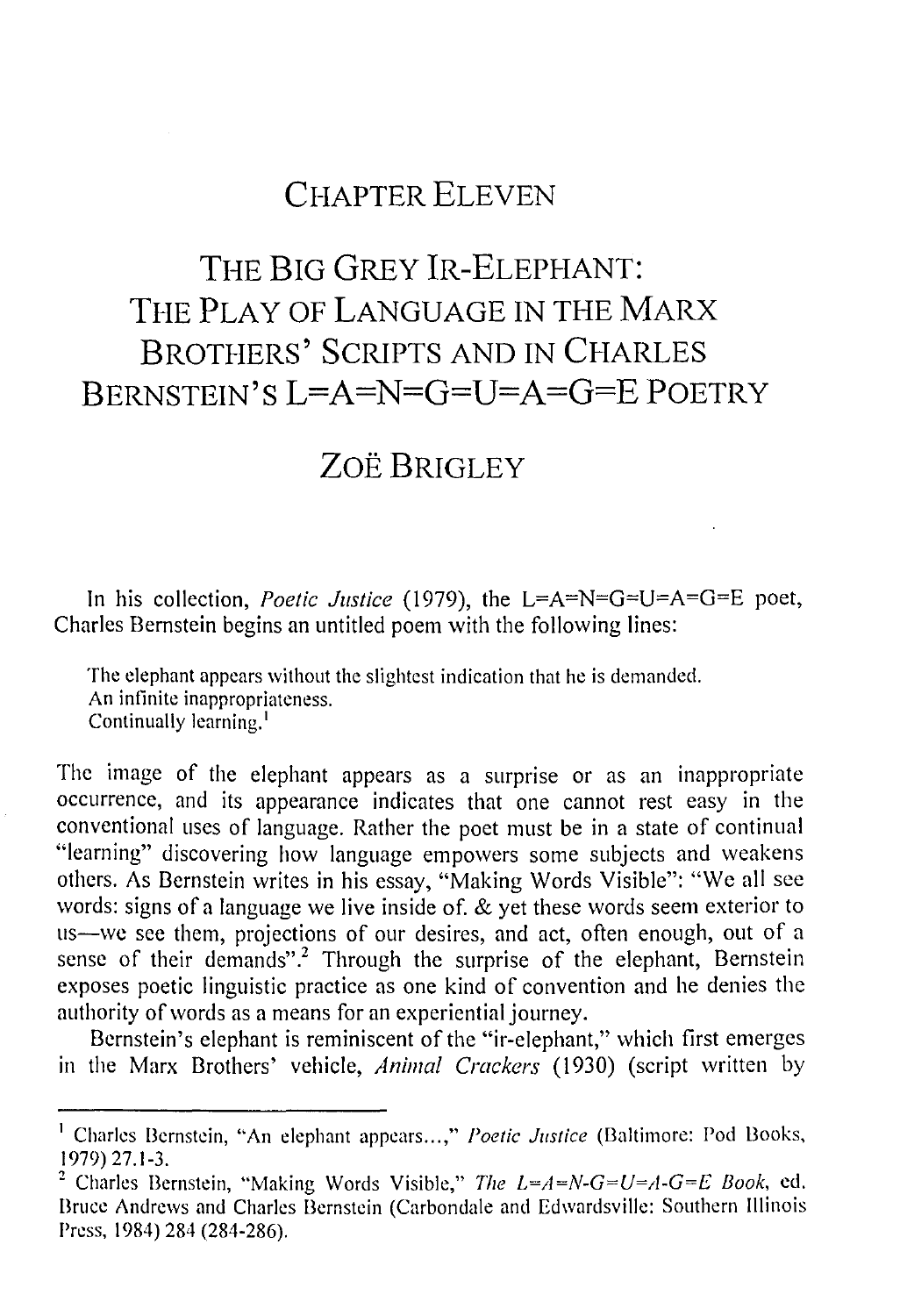George S. Kaufman and Morrie Ryskind).<sup>3</sup> It is in this film that one of Groucho Marx's funniest monologues appears. Margaret Dumont's Mrs. Rittenhouse asks Groucho to regale the assembly with tales of his travels and he responds with a nonsensical narrative that plays with grammar and the conventions of language:

One morning I shot an elephant in my pyjamas. How he got in my pyjamas, I don't know. Then we tried to remove the tusks ... But they were imbedded so firmly we couldn't budge them. Of course in Alabama, the Tuscaloosa. But that is entirely ir-elephant to what I was talking about.

As in Bernstein's poem, Groucho's elephant is an irrelevancy, a red herring, a nonsensical diversion, a non-sequitur or an illusion. In *Duck Soup* (1933), the motif of the "ir-elephant" emerges again (in a script written by Bert Kalmar and Harry Ruby).<sup>4</sup> Chico is brought before a court on charges of treason, but rather than kow-towing to the judge, he begins a joke: "What weighs thirty stone, works in a circus and packs everything in its trunk?" The judge replies, "That's irrelevant", to which Chico responds, "That's right, an ir-elephant." Just as Bernstein invokes the elephant as a means to challenge proscriptions about what the content of poetry should be and how a poetic narrative should unfold, so Chico's use of the "ir-elephant" joke challenges the authority of the judge, the language of the court-room and the power of order. The joke hinges on the irrelevancy of the elephant as does Bernstein's poem.

This paper proceeds from the motif of the "ir-elephant," which symbolises the non-sequitur, diversion, escape, catachresis and other forms of linguistic play that challenge conventional forms of writing, speaking and the languages that one uses. It reviews critical thought about the Marx Brothers' scripts and juxtaposes this with Bernstein's poetics. It provides detailed analysis of key speeches from *The Cocoanuts* (1929)<sup>5</sup> and *Horse Feathers* (1932)<sup>6</sup> in comparison with poems from Bernstein's *Rough Trades* (1991), *With Strings*  (200 I) and his libretto *Shadowtime* (2005) (which features Groucho Marx as a character). I argue that the Marx Brothers' dedication to undermining authority and releasing the comic potential of language is not so dissimilar to the Bernstein's view that poetry must undermine the authority of conventional language.

<sup>&</sup>lt;sup>3</sup> Animal Crackers, DVD, directed by Victor Heerman. (1930; Universal 2003).<br><sup>4</sup> Duck Soup, DVD, directed by Leo McCarey. (1933; Universal 2003).<br><sup>5</sup> The Cocoanuts, DVD, directed by Robert Florey and Joseph Santley. (1929 2004).

<sup>6</sup> *Horse Feathers,* DVD, directed by Norman Mcleod. ( 1932.: Universal, 2003).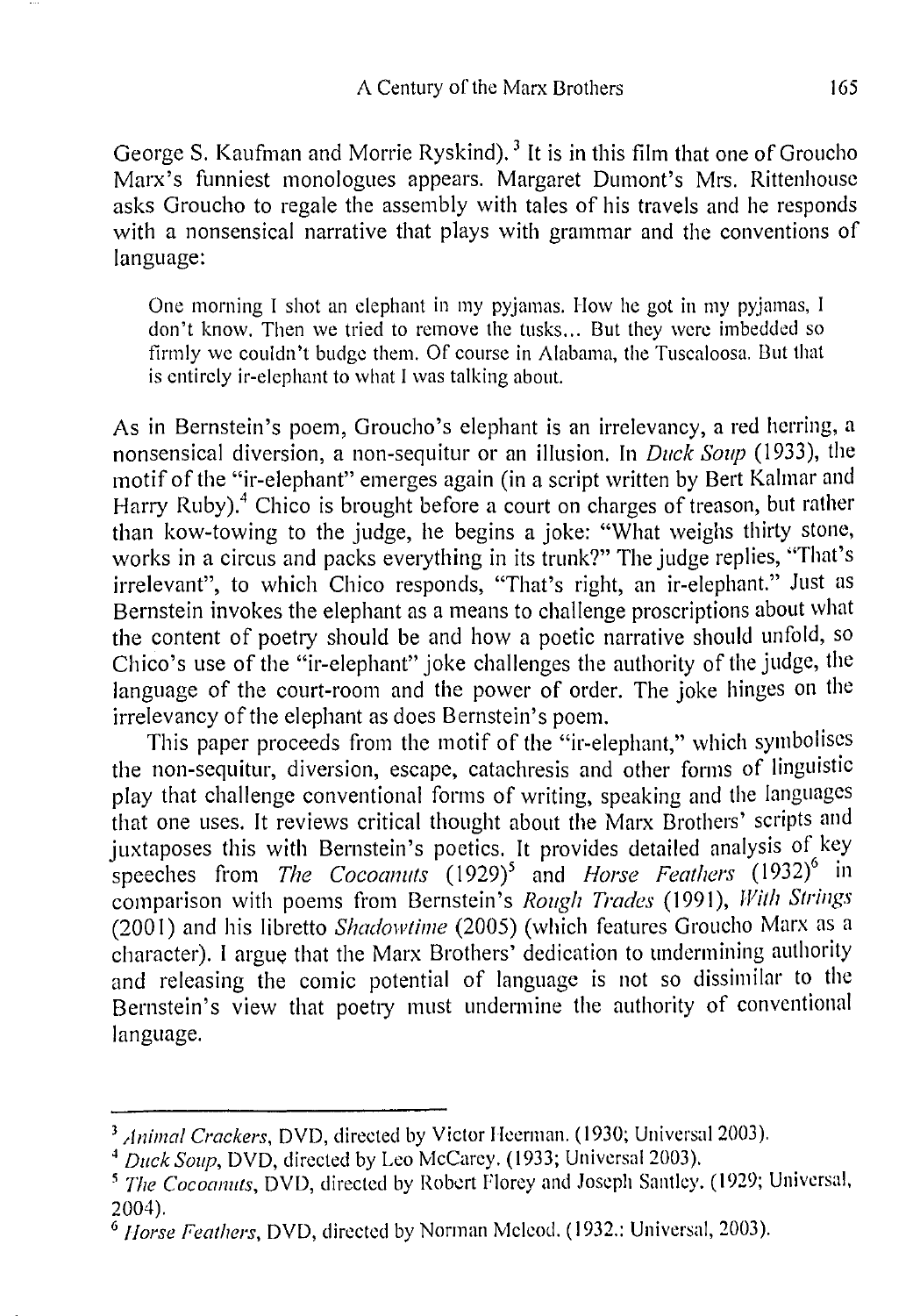166 Chapter Eleven

Before presenting detailed analysis of scripts and poems, it is worth examining, juxtaposing and comparing the factors that Bernstein and the Marx Brothers have in common, which in turn may explain the influence that Marx Brothers' films have had on Bernstein's poetry. Bernstein's relationship with the Marx Brothers is a significant one and its origins may lie not only in the poet's Jewishness, but also another factor that he has in common with the Marx Brothers: a desire to resist categorization. In his poem, "Solidarity is a Name We Give to That We Cannot Hold," Bernstein's speaker declares himself to be affiliated with many different kinds of poets:

1 am a nude formalist poet, a sprung syntax poet, a multitrack poet, a wondering poet, a social expressionist poet, a Baroque poet, a constructivist poet, an ideolectical poet.  $[\dots]^7$ 

The entire poem is made up of different factions, groupings and definitions for poets and amongst these Bernstein lists his status as "a Jewish poet hiding in the shadow/of my great-grandfather and great-grandmother," a stereotype that views Jewish writers as turning back to the great patriarchs and matriarchs of that culture.<sup>8</sup> However, its inclusion amongst all the other definitions of poets reveals how this means of self-definition is as limiting as any other.

In "'Yeah and I used to be a hunchback': Immigrants, Humour and the Marx Brothers," C.P. Lee describes how the Marx Brothers' immigrant background has something to do with their relation to language as the community that they lived and worked in was full of "mini-language communities" using languages like patois, argot, slang and Yiddish. Lee admires the Marx Brothers who are described as, "three Jews pretending to be a harp-playing mute, an Italian conman and a motor-mouthed shyster" who, "could cross over from the ethnic melting pot and establish a rich vein of absurdist humour."<sup>9</sup> Lee argues that, "the English of the Marx Brothers is that of a dominant tongue filtered, mediated and regurgitated through the consciousness of an essential ethnicity of perception."<sup>10</sup> Lee notes that when the Marx Brothers were growing up, there was pressure from Theodore Roosevelt for standardization of American English,

<sup>&</sup>lt;sup>7</sup> Charles Bernstein, "Solidarity is the Name We Give to What We Cannot Hold,"  $My$ *Way: Speeches and Poems* (Chicago and London: University of Chicago Press, 1999)<br>33.1-5 (33-35).

<sup>&</sup>lt;sup>8</sup> Bernstein, 'Solidarity is a Name We Give to That We Cannot Hold', 34.53-54. <sup>9</sup> C.P. Lee, " 'Yeah and I used to be a hunchback': Immigrants, humour and the Marx Brothers," *Because I Tell A Joke or Two: Comedy, Politics and Social Difference,* ed. Stephen Wagg (London and New York: Taylor & Francis, 1998) 166 (165-179).

 $^{10}$  C.P. Lee,  $\sqrt{Y}$  ah and I used to be a hunchback'," 168.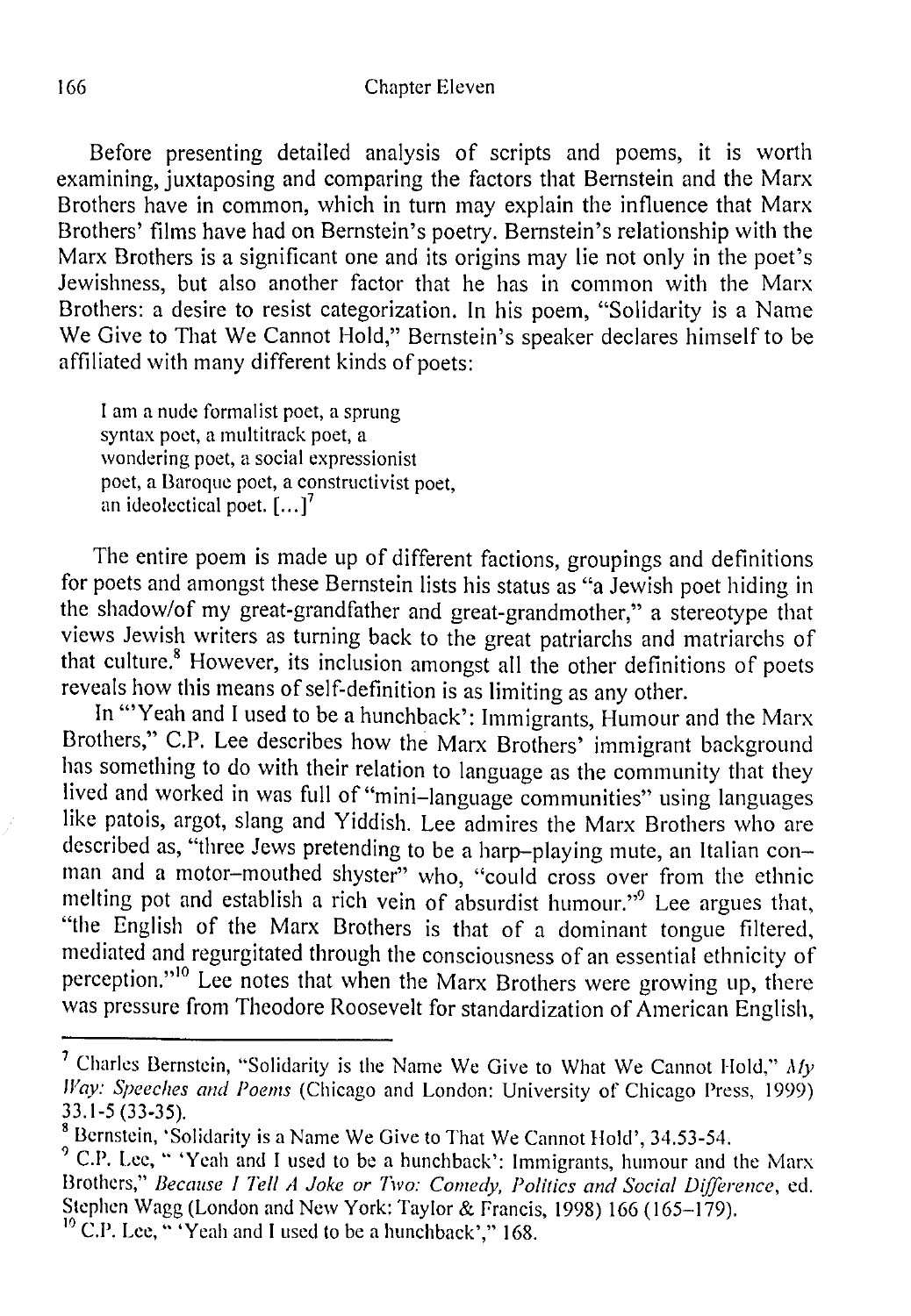but in studying the play of language from the Marx Brothers, Lee responds: "So much for legislating the most amorphous and misleading of thingslanguage."<sup>11</sup>

The desire to resist the standardized that homogenizes individuals is an essential part of Bernstein's poetics. Like the Marx Brothers, Bernstein disagrees with "standardization" of language describing it in "Comedy and the Poetics of Political Form" (1990) as a kind of "arteriosclerosis."<sup>12</sup> Bernstein's answer is a kind of play that:

collapses into a more ambivolent  $[sic]$ <sup>13</sup>, destabilizing field of pathos, the ludicrous, schtick, sarcasm; a multidimensional textual field that is congenitally unable to maintain an evenness of surface tension or a flatness of affect, where linguistic shards of histrionic inappropriateness pierce the momentary calm of an obscure twist of phrase, before cantoring[sic] into the next available trope; less a shield than a probe.<sup>14</sup>

He continues: "If my loops and short circuits, my love of elision, my Groucho Marxian refusal of irony is an effort to explode the authority of those conventions I wish to discredit (disinherit), it constantly offers the consoling self-justification of Art."<sup>15</sup> Yet Bernstein emphasises that this must not be selfcentered but an "interaction," "conversation" or "provocation."<sup>16</sup> Bernstein reaches towards the syncopated, the polyrhythmical, the heterogeneous and the offbeat, because, for too long, what he calls "male," patriarchal language has made people speak "to those aspects of their consciousness that have been programmed to receive the already digested scenes or commentaries provided."<sup>17</sup> The ellipsis, the non-sequitur and the irrelevancy are all significant elements in this linguistic reinvention.

In his seminal essay, "American Classic" (1947), Richard Rowland wonders which films will stand the test of time and he suggests that Marx Brothers' films

<sup>&</sup>lt;sup>11</sup> Lee, " 'Yeah and I used to be a hunchback'," 165.<br><sup>12</sup> Charles Bernstein, "Comedy and the Poetics of Political Form," *The Politics of Poetic Form*, ed. Charles Bernstein (New York: Roof, 1990) 236 (235–244).

<sup>&</sup>lt;sup>13</sup> One may note that Bernstein often inserts an italicized "o" into words in an example of catachrcsis that performs his own theories about language whilst writing about it. The "o" may signify the lack in language and its italicized nature denies the perfection of the circle: *"o."* On a more fundamental level, his changes to words like "ambivalent" indicate a lack of commitment to the rules of language which in Bernstein's view hold a form of power.

<sup>&</sup>lt;sup>14</sup> Bernstein, "Comedy and the Poetics of Political Form," 237.<br><sup>15</sup> Ibid., 239.<br><sup>16</sup> Ibid., 240.<br><sup>17</sup> Ibid., 240.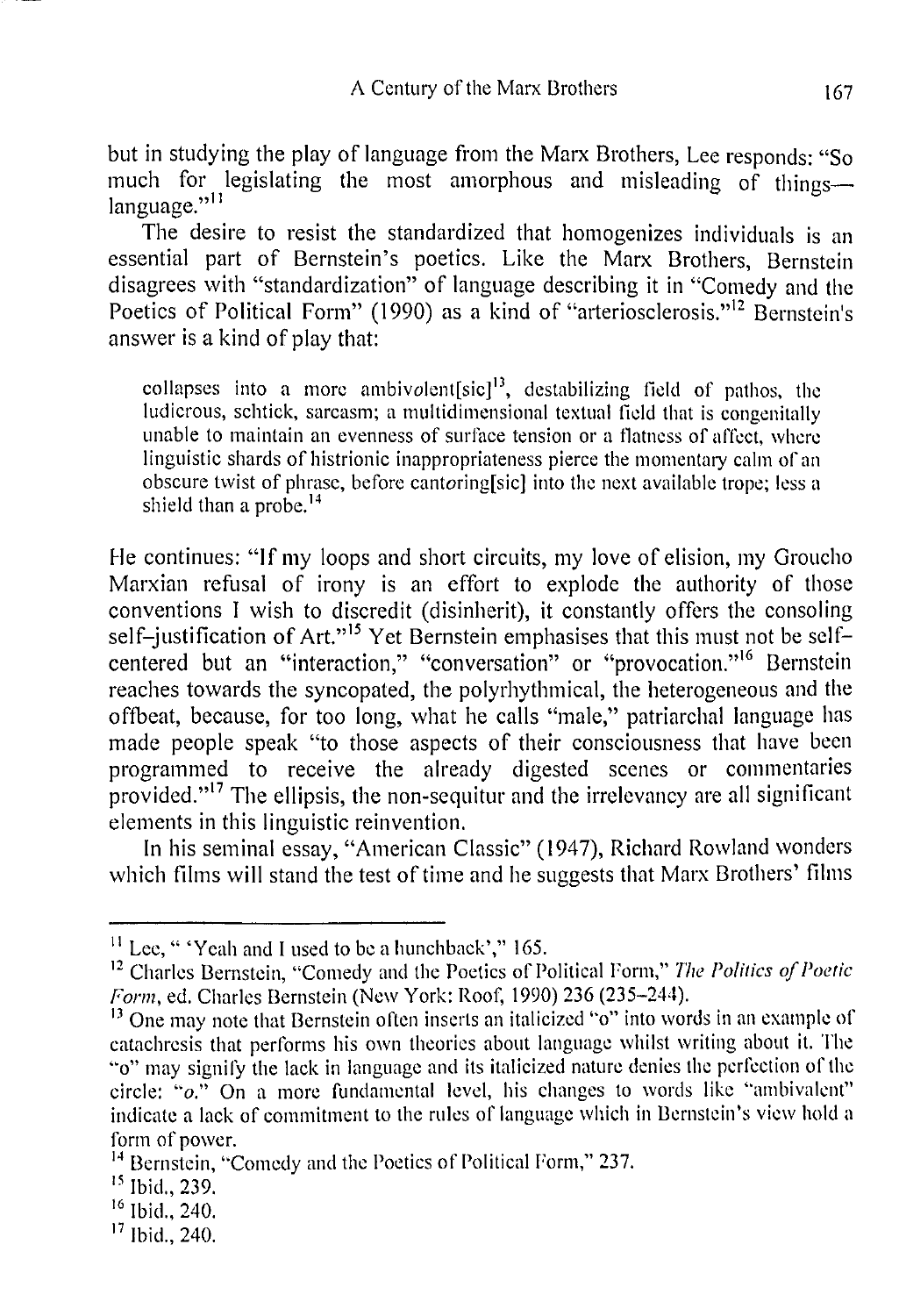#### 168 Chapter Eleven

have such a legacy. Rowland concludes that the classic nature of the films emerges from the fact that reality is what is at stake here: "They deal with the gravest question with which comedy can deal. They ask us, at least the successful ones do, 'What is the nature of reality?'."<sup>18</sup> What unfolds is a convincing argument as Rowland notes the inherent unreality of the Marx Brothers' world in which, "Harpo's wig is clearly a wig"; "Groucho's mustache [sic] is either painted or fastened to his cigar" and "Chico's accent is as detachable."<sup>19</sup> If the Marx Brothers unravel the nature of reality, then it is clear that language must be a part of that project, since as Bernstein states in his essay "Stray Straws and Straw Men," "there are no thoughts except through language, we are everywhere seeing through it, limited to it but not by it."<sup>20</sup> Some of the most interesting insights made by Rowland are on the nature of language in the Marx Brothers' films. Rowland describes how faith in words has "collapsed."<sup>21</sup> To the admonition not to "burn the candle at both ends," Harpo can produce just that object-a candle burning at both ends-and Rowland describes how we respond by feeling "the failure of words which seemed real but which have suddenly proved worse than useless since they always mean the wrong thing." $22$ 

In "Reading Cavell Reading Wittgenstein," Bernstein seems to express a similar view when he sets out his views on distortion, the object of language and games. For Bernstein, it is a fallacy to believe, "that words refer to 'transcendental signified' to use an expression from another tradition, rather than being part of a language which itself produces meaning in terms of its grammar, its conventions and its 'agreements in judgement'."<sup>33</sup> Like the Marx Brothers, Bernstein recognizes that, "the foundations of knowledge are not so much based on a pre-existing empirical world as on shared conventions and mutual attunement."<sup>24</sup>

It is clear that Bernstein has much in common with the Marx Brothers: a concern about the standardization of language; awareness of the problems in expressing oneself in language; and the pleasure of play in unexpected formulations of language. When Bernstein writes about the Marx Brothers, he

<sup>18</sup> Richard Rowland, "American Classic," *Hollywood Quarterly* 2, no. 3. ( 1947): 265 (264-269).

<sup>&</sup>lt;sup>19</sup> Rowland, "American Classic," 265-266.

<sup>&</sup>lt;sup>20</sup> Charles Bernstein, "Stray Straws and Straw Men," *The L=A=N-G=U=A-G=E Book*, ed. Bruce Andrews and Charles Bernstein (Carbondale and Edwardsville: Southern Illinois Press, 1984) 44 (39-45).

<sup>&</sup>lt;sup>21</sup> Rowland, "American Classic," 267.<br><sup>22</sup> Ibid, 267.<br><sup>23</sup> Charles Bernstein, "Reading Cavell Reading Wittgenstein," *Boundary 2* 1X, no. 2<br>(1981): 299 (295–306).

<sup>&</sup>lt;sup>24</sup> Bernstein, "Reading Cavell Reading Wittgenstein" 299.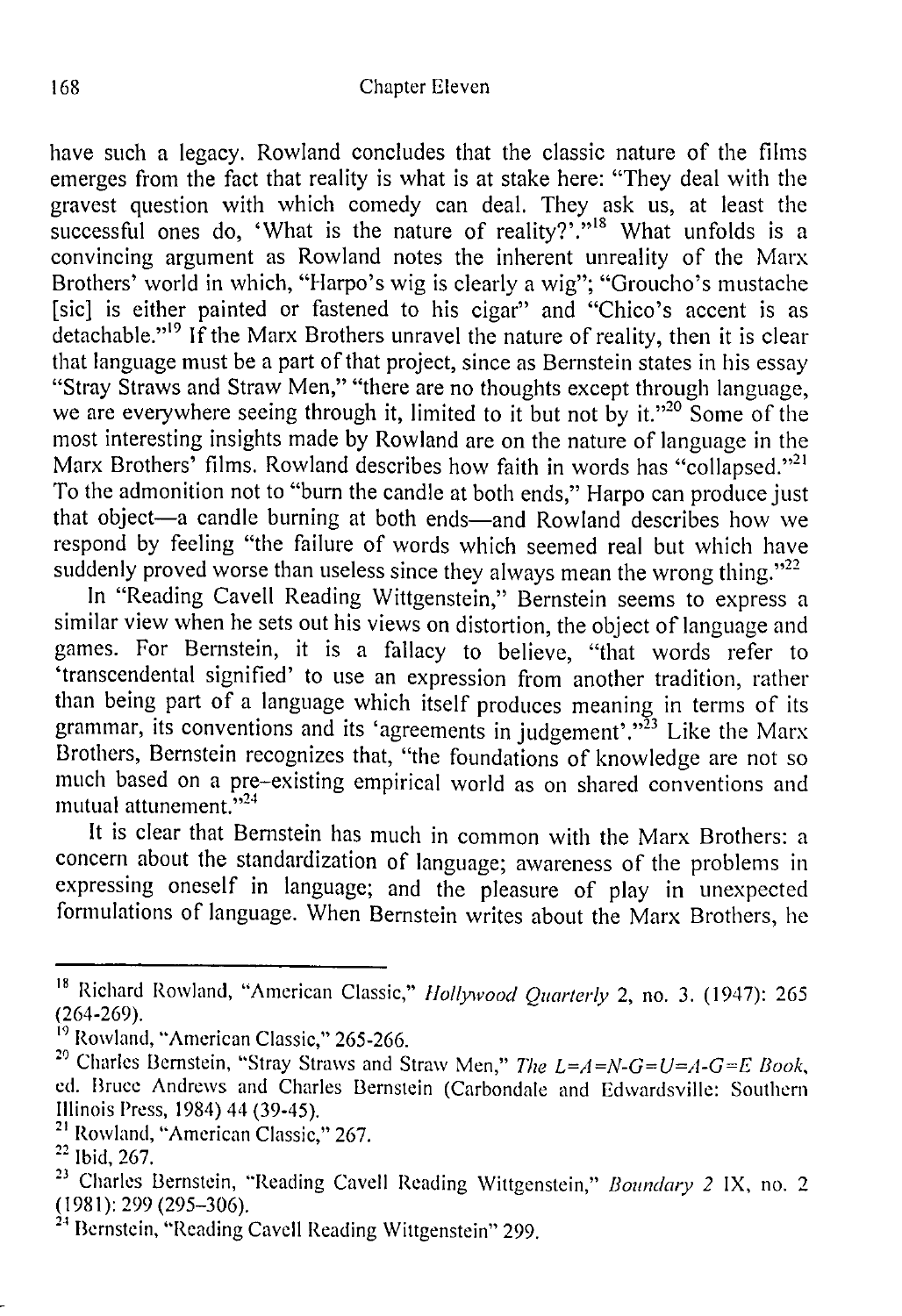recognizes this sympathy and that he sees the Marx Brothers' play as being extremely significant. In "Comedy and the Poetics of Political Form," Bernstein offers as part of his compositional methods, a synthesis of "the three Marxes (Chico, Karl, Groucho)."25 Bernstein's views on Marxism are relayed in "Three or Four Things I know About Him," in which he writes of his view that the Marxist aesthetic fails, because it fails to recognize that the gap between language and the subject is not simply another part of our illusory commodity lives. Language creates "commonness," yet Bernstein recommends a move from descriptive, common language to a language based on "its wordness, its physicality, its haecceity (thisness)."26 To fulfill this lack, Bernstein supplements Karl Marx with two of the Marx Brothers associated particularly with linguistic humor, Chico and Groucho, and the implication seems to be that the Marx Brothers' relation to language is one of skepticism, challenge and deflation. These are all strategies of which Bernstein heartily approves.

It is now worth analyzing some scenes from Marx Brothers' films in detail to illuminate the understanding of their linguistic play, in comparison with two of Bernstein's poems that replicate the Marx Brothers' tendencies. I tend to use speeches as they resemble most closely Bernstein's poems and I focus on Groucho Marx's humor, because as I show in my analysis of Bernstein's libretto, *Shadowtime,* Groucho is a kind of synechdoche for the entire attitude of the Marx Brothers' humorous attitude to language.

*The Cocoanuts,* one of the Marx Brothers' early films sometimes deals with the language of capitalism. Written by George S. Kaufman and the unaccredited Morrie Ryskind, it tells the story of an impoverished hotelier (Groucho) in Florida as the other brothers play a nymphomaniac (Harpo), a stooge (Chico) and a dogsbody (Zeppo). At an auction, Groucho's speech undermines the "American dream" and the language of commerce:

GROUCHO: Florida, folks, sunshine-perpetual sunshine-all year around. Let's get the auction started before we get a tornado. Right this way. Step forward. Step forward, everybody. Priends, you are now in Cocoanut Manor, one of the finest cities in Florida. Of course, we still need a few finishing touches. But who doesn't? This is the heart of the residential district. Every lot is a stone's throw from the station. As soon as they throw enough stones, we're going to build a station. Eight hundred beautiful residences will be built right here. Why, they arc as good as up. Better, you can have any kind of home you want to. You can even get stucco-oh how you can get stucco. Now is the time to buy, while the new boom is on. Remember that old saying, a new boom sweeps clean? And

<sup>&</sup>lt;sup>25</sup> Charles Bernstein, "Comedy and the Poetics of Political Form," 243.<br><sup>26</sup> Charles Bernstein, "Three or Four Things 1 know About Ilim," *Content's Dream: Essays 1975-1984* (Los Angeles: Sun and Moon Press, 1986) 26 (13-33).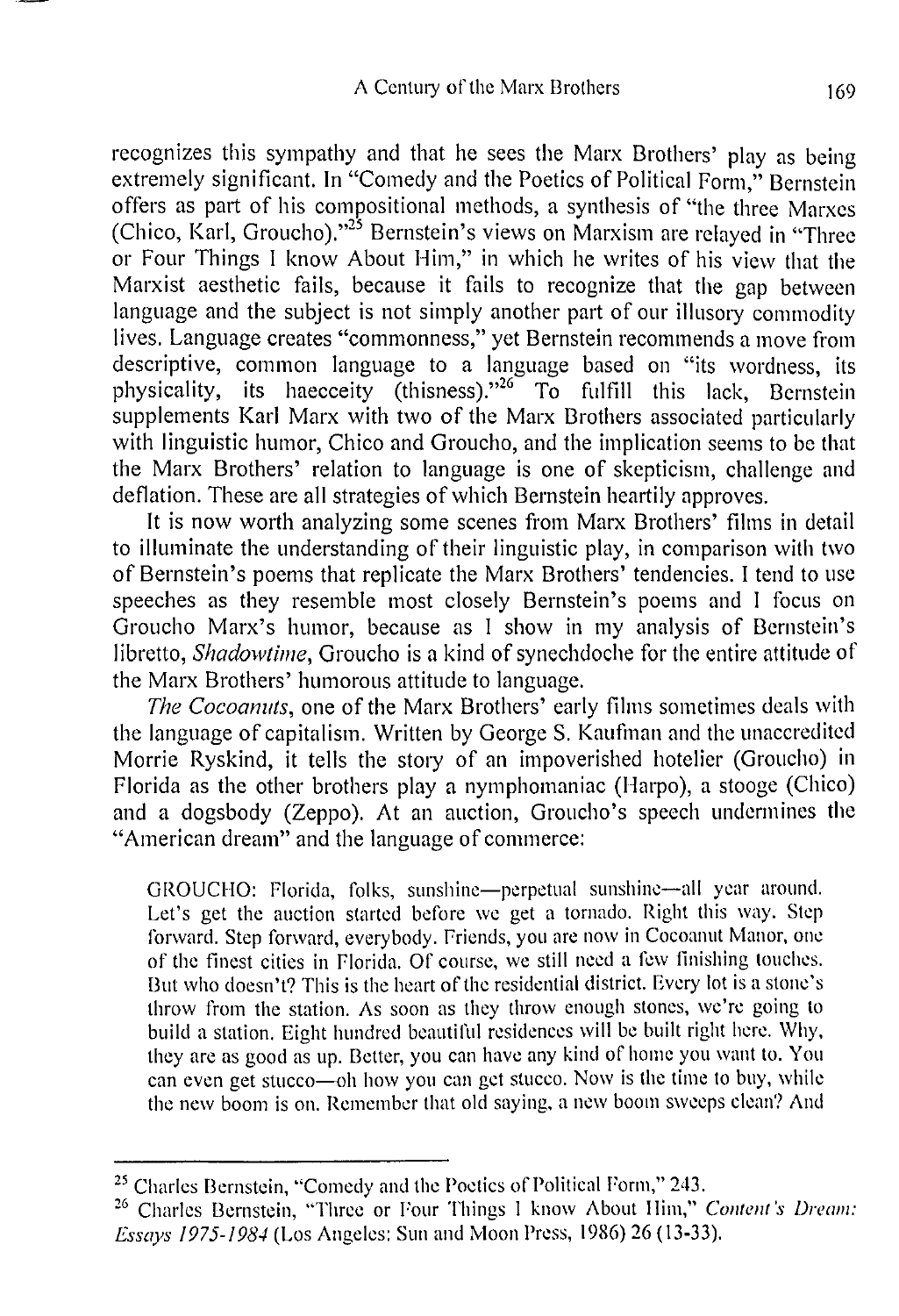don't forget the guarantee---my personal guarantee: if those lots don't double in value in a year. I don't know what you can do about it.

Groucho begins the speech with the patter of a salesman, but his consequent flippant honesty when he mentions tornadoes reveals the emptiness of his words. This marks a pattern that characterizes the rest of the speech. He returns to the sales patter and describes the good qualities of the city, before slipping in that it needs a few "finishing touches." Groucho is seemingly complicit with the values of the mania-driven audience of house-buyers, yet the verbosity of his language again reveals the emptiness of language and desires behind it, in this case for Spanish pueblo style houses ("oh how you can get stucco"). Words like "boom" are the vectors of capitalism, yet Groucho's pun on "boom" and "broom" implies that the clean sweep will be for real estate agents rather than the buyers. The futility of commercial sales language is displayed in stark relief. Throughout the speech, Groucho refuses to remain in the standardized language of commerce and he uses the surprise of linguistic play to expose the nullity of the powerful language of jargon.

In his collection, With Strings (2001), Bernstein echoes Groucho's undermining of the language of capitalism. Parts of his long poem, "Log Rhythms," ponder modern life and the question of commerce:

[...] Where there's life there's Coke and where there's Coke can Dr. Brown's Pluri-Cola be far behind if you'd just let me take the reading skills test-preparation course instead of making me waste my time with all these books  $[...]^{27}$ 

As in the example of the play on words of "boom" and "broom" in *The Cocoanuts,* Bernstein replaces a word in a familiar phrase with another word in order to make a point. Instead of the phrase reading, "Where there's life there's hope," "hope" becomes "Coke," an unsuitable and unworthy replacement for abstract qualities of aspiration and desire. "Coke" then morphs into the advertising savvy brand, "Dr Brown's Pluri-Cola," a product endorsed by a supposed medical professional and heightened in appeal by its superlative prefix, "pluri." A seemingly serious Bernstein desires the product and wheedles with an unknown other who forces him into the world of books. The "reading skills/test preparation course" seems to be another kind of product that is carefully labeled and branded. Like Groucho, Bernstein feigns a seeming

<sup>27</sup> Charles Bernstein, "Log Rhythms," *With Strings* (Chicago and London: University of Chicago Press, 2001) 124.88-93 (122-129).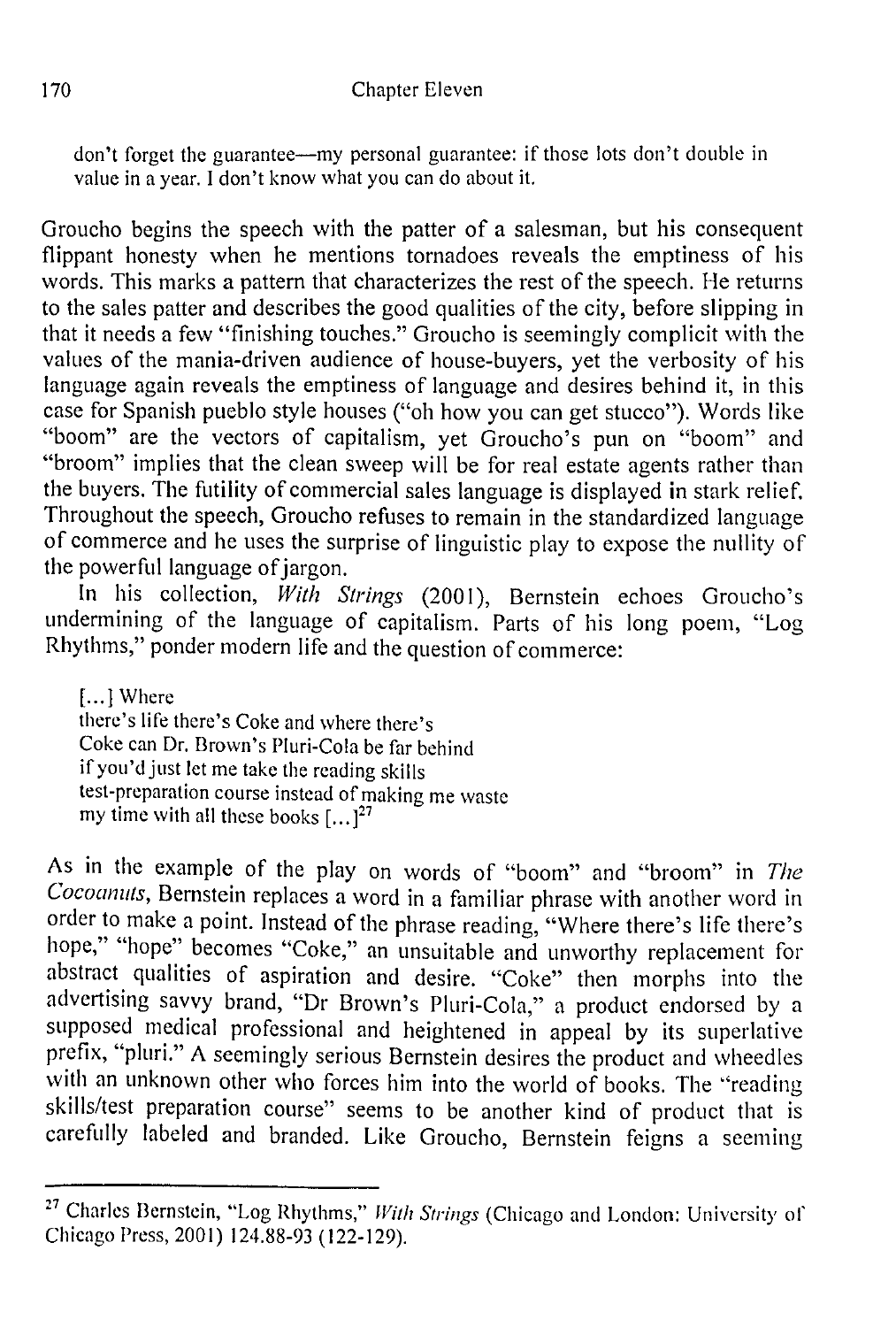complicity with the language of capitalism, yet he also reveals its emptiness and its hollow nature.

*Horse Feathers* gives the Marx Brothers treatment to the university campus, as Groucho plays Quincy Adams Wagstaff, the new president of Huxley College, Zeppo plays his son, Chico is an iceman and Harpo is a dog-catcher. Rather than being adapted from a successful Broadway show, *Horse Feathers*  was created from scratch by a team of writers (Bert Kalamar, Harry Ruby, S.J. Perelman and Will Johnstone). The play of language in Groucho's inaugural speech creates an eloquent, comedic riff on the language of university institutions and intellectual authority as it begins by deflating the academics as Groucho imagines them in a chaotic scramble for his cigar:

PROFESSOR: It would please the faculty if you would throw away your cigar. GROUCHO: The faculty members might as well keep their scats. There'll be no diving for this cigar. (Clears throat). Members of this Faculty, students of Huxley, and Huxley students. I guess that covers everything. Well, I thought my razor was dull until I heard this speech, and that reminds me of a story that's so dirty I'm ashamed to think of it myself. As I look out over your eager faces I can't really understand why this college is flat on its back. The last college I presided over I was flat on my back. Things kept going from bad to worse, but we all put our shoulders to the wheel, and it wasn't long before I was flat on my back again. Any questions? Any answers? Any rags, any bottles today'/ Any rags - Let's have some action around here.

In the speech, a number of different discourses are used. Groucho begins with the traditional address to the audience, before deflating the pomposity of his own language with a comment that seems too casual for the occasion ("I guess that covers everything") and finally proceeding to the bathetic comedy and innuendo. For a moment, the speech returns to rhetorical discourse ("As I look out over your eager young faces..."), yet by the end of the sentence, the speech founders on a suggestive colloquialism ("flat on its back," "flat on my back"). The speech launches into a mini melodramatic narrative and the language of progress ("our shoulders to the wheel"), before descending into colloquialisms again: "I was flat on my back again." By asking if there are any questions, Groucho at last seems to have returned to the realm of order; he has the answers that the audience is seeking. However, this is deflated too when Groucho demands answers revealing that he never had them to begin with and he then calls in the voice of a rag and bone man. The language used by Groucho is not that of an academic or an intellectual, yet in the world of the film, he remains in command, and his hybrid language at least gives him the power to confuse and outwit.

The influence of this kind of speech is obvious in Bernstein's poetry and I direct the reader to his poem, "Being a Statement on Poetics for the New Poetics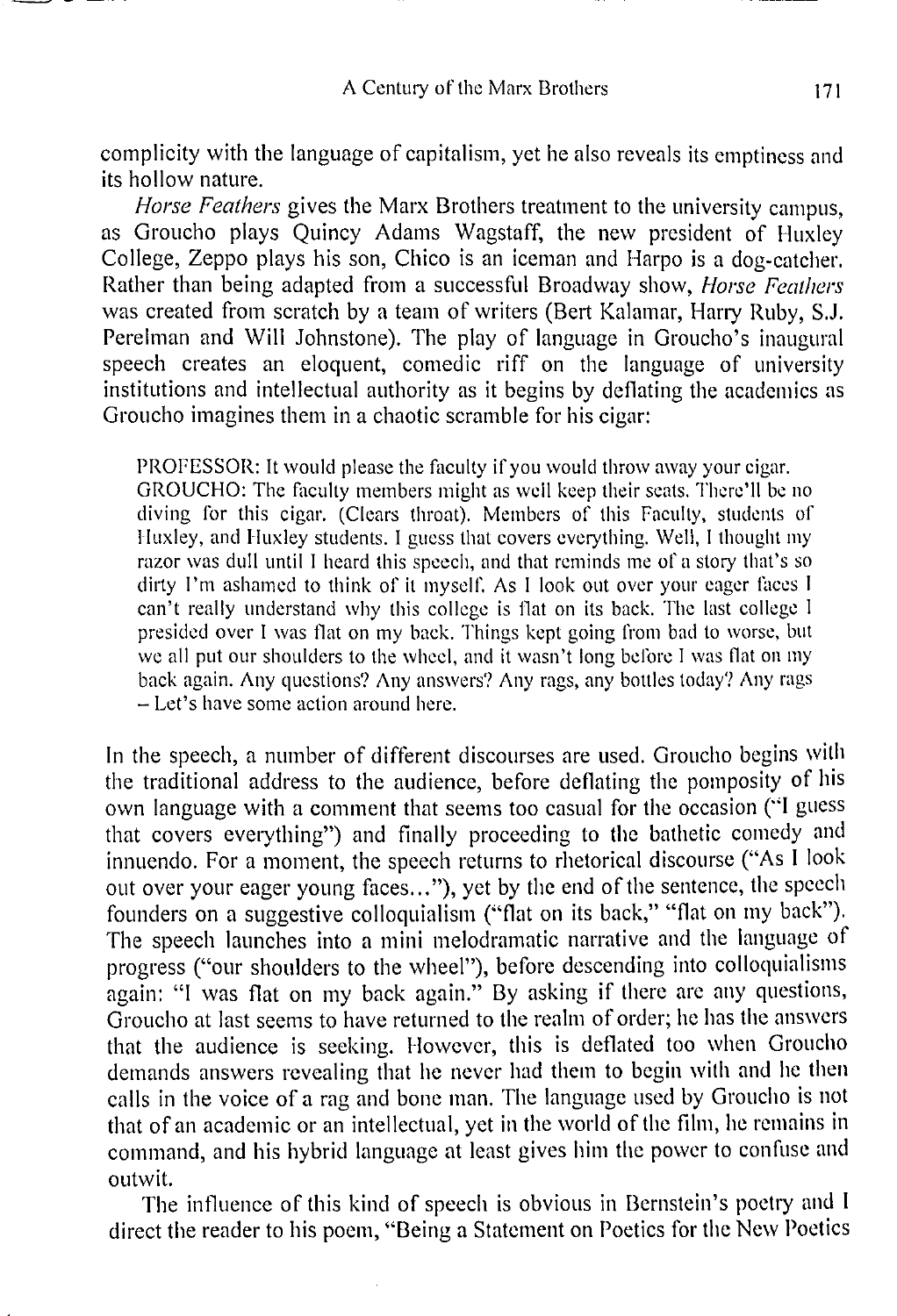Colloquium of the Kootenay School of Writing, Vancouver, British Columbia, August 1995" in *Rough Trades* (1991 ). The lengthy title indicates that this poem is situated within the verbose and long-winded language of academia, yet the poem itself undermines this kind of language just as Groucho's speech does in *Horse Feathers:* 

I've never been one for intellectualizing. Too much talk never enough action.  $[...]^{28}$ 

The denial of the speaker's intellectual nature is mismatched with the verbosity of the title. This leaves the reader feeling unsure as to whether the speaker is feigning modesty, especially when the speaker seems to contradict himself stating that he procrastinates too much. Different kinds of language emerge here to contradict each other.

[ ... ]This is

what distinguishes American and Canadian verse-a topic we can ill afford **to** gloss over at this critical juncture in our binational course. I did not steal the pears. Indeed, the problem is not the bathwater but the baby. I want a poem real as an Orange Julius. Out let us put aside the rhetoric and speak as from one heart to another words that will soothe and illuminate. It is no longer 1978, nor for that matter 1982. The new fades like the shine on your brown wingtip shoes: should you simply buff or put down a coat of polish first?<sup>29</sup>

As in Groucho's speech, the speaker begins in the language of academia: "American and Canadian verse," "critical juncture" and "binational course." Yet the poem then descends into seeming irrelevancies. The speaker denies guilt in the stealing of pears and plays on the phrase, "to throw the baby out with the bath-water." The suggestion that the baby is the problem of this idiom is sensible, yet what relevance it has to American and Canadian poetry is unclear. Similarly, the desire for a "poem as real as an Orange Julius" undermines the academic discourse, using a bathetic simile that compares the elevated form of poetry with a fruit smoothie. As in Groucho's speech, there are moments where

<sup>&</sup>lt;sup>28</sup> Charles Bernstein, "Being a Statement on Poetics for the New Poetics Colloquium of the Kootenay School of Writing, Vancouver, British Columbia, August 1995," *Rough Trades* (Los Angeles: Sun and Moon Press, 199 I) 29.1-5 (29-30).

<sup>&</sup>lt;sup>29</sup> Bernstein, "Being a Statement on Poetics ...," 29.11-23.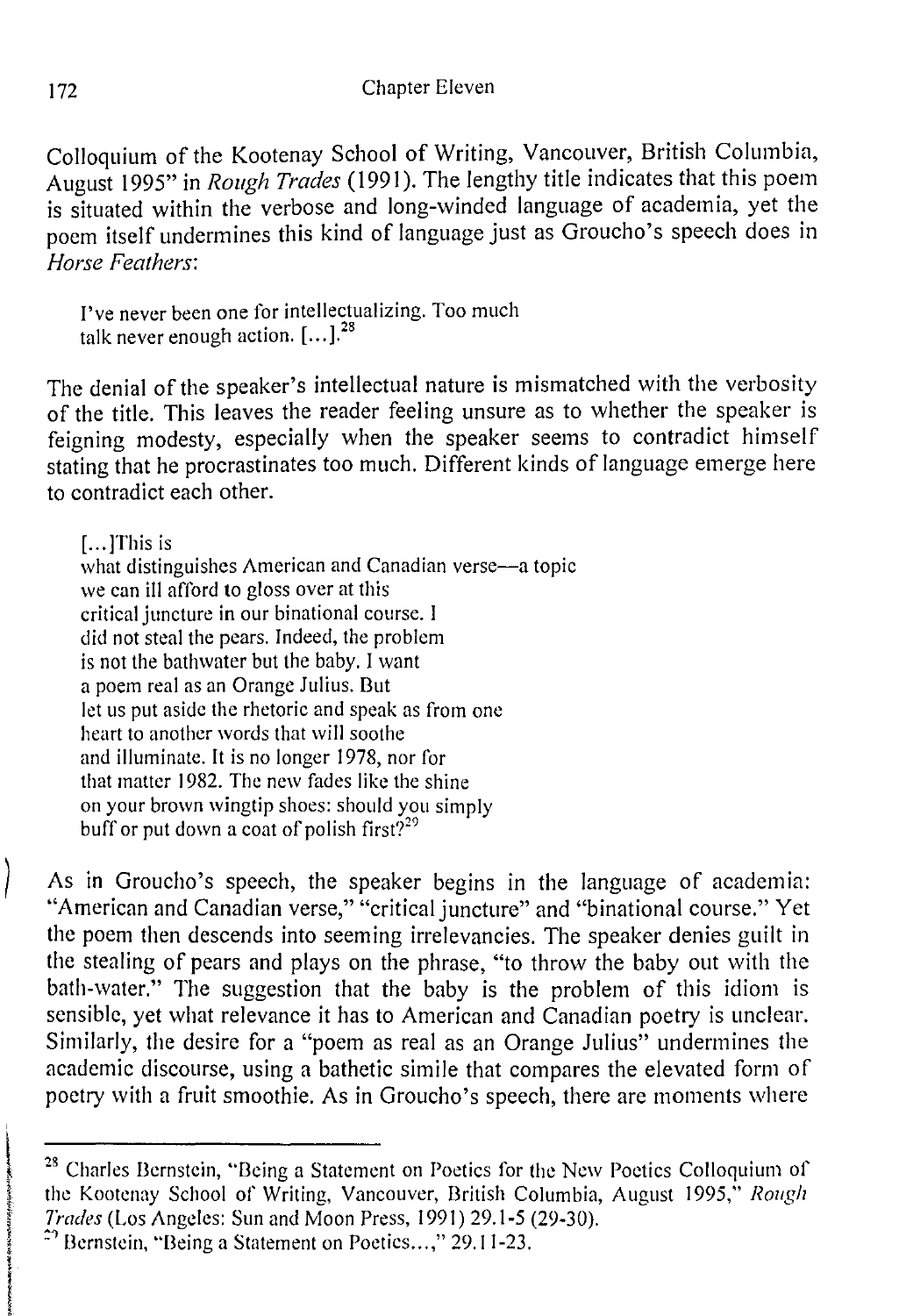the speaker seems to regain control over his own speech offering to "put aside the rhetoric." He expresses the desire to use words as a means to "soothe/and illuminate," yet this is precisely what he is not doing, since the academic discourse is unable to accommodate, to explain or project the workings or meanings of poetry. The speaker states the obvious, explaining that 1978 and 1982 have passed, yet the fact that he feels that he must state it suggests uncertainty and challenges linear narratives. This leads to a metaphor about time and its vengeance on the surface of a shoe, yet again bathetic humor undermines the poignancy of the metaphor with a question about the best routine in cleaning one's shoes. Bernstein sets out to write a statement of poetics, yet he does not do so in a conventional manner. Rather by the end of this poem, although we have no clear facts about why and how he writes poetry, his mistrust of standardized, academic language is clear, and he harnesses Groucho's power to confuse and outwit to exercise his poetics in the very language that he uses.

In his recent libretto, *Shadowtime* (2005), Bernstein returns to the image of "the three Marxes (Chico, Karl, Groucho)" from his essay, "The Poetics of Political Form."30 *Shadowtime* is a thought-opera based on the life and work of Walter Benjamin, and it features a sequence entitled, "Opus Contra Naturam," a term that emerges from Renaissance alchemy signaling a moment of transformation. It is in this sequence that Benjamin descends into the underworld and one part is entitled "Two Headed figure of Karl Marx and Groucho Marx with Kerberus" with the subtitle, "Hoquetus-Melodrama." *Hoquetus* refers to a medieval form of European vocal music involving two voices and it seems that Bernstein has returned again to the idea of Groucho-Marxian comedy fulfilling the lack of consciousness about the power structures of language in the Marxian aesthetic. When Groucho does speak, his name is bracketed and his primary identity is a double one:

THE TWO MARXES (GROUCHO): Is it possible to forget without remembering what one has forgotten $?$ <sup>31</sup>  $[$ ...  $]$ 

THE TWO MARXES (GROUCHO): Is it possible to remember without forgetting what one has remembered? $3^{32}$ 

Bernstein's questions remind one of the quotation attributed to Groucho: ''I never forget a face, but in your case I 'II make an exception," and it seems that Bernstein is drawing attention to the play of language in Groucho's supra-real

<sup>&</sup>lt;sup>30</sup> Charles Bernstein, "Comedy and the Poetics of Political Form," 243.

<sup>&</sup>lt;sup>31</sup> Charles Bernstein, "Two Headed figure of Karl Marx and Groucho Marx with Kerberus," *Shadowtime* (Kobenhavn and Los Angeles: Green Integer, 2005) 84 (84-86).

<sup>&</sup>lt;sup>32</sup> Bernstein, "Two Headed figure of Karl Marx and Groucho Marx with Kerberus," 85.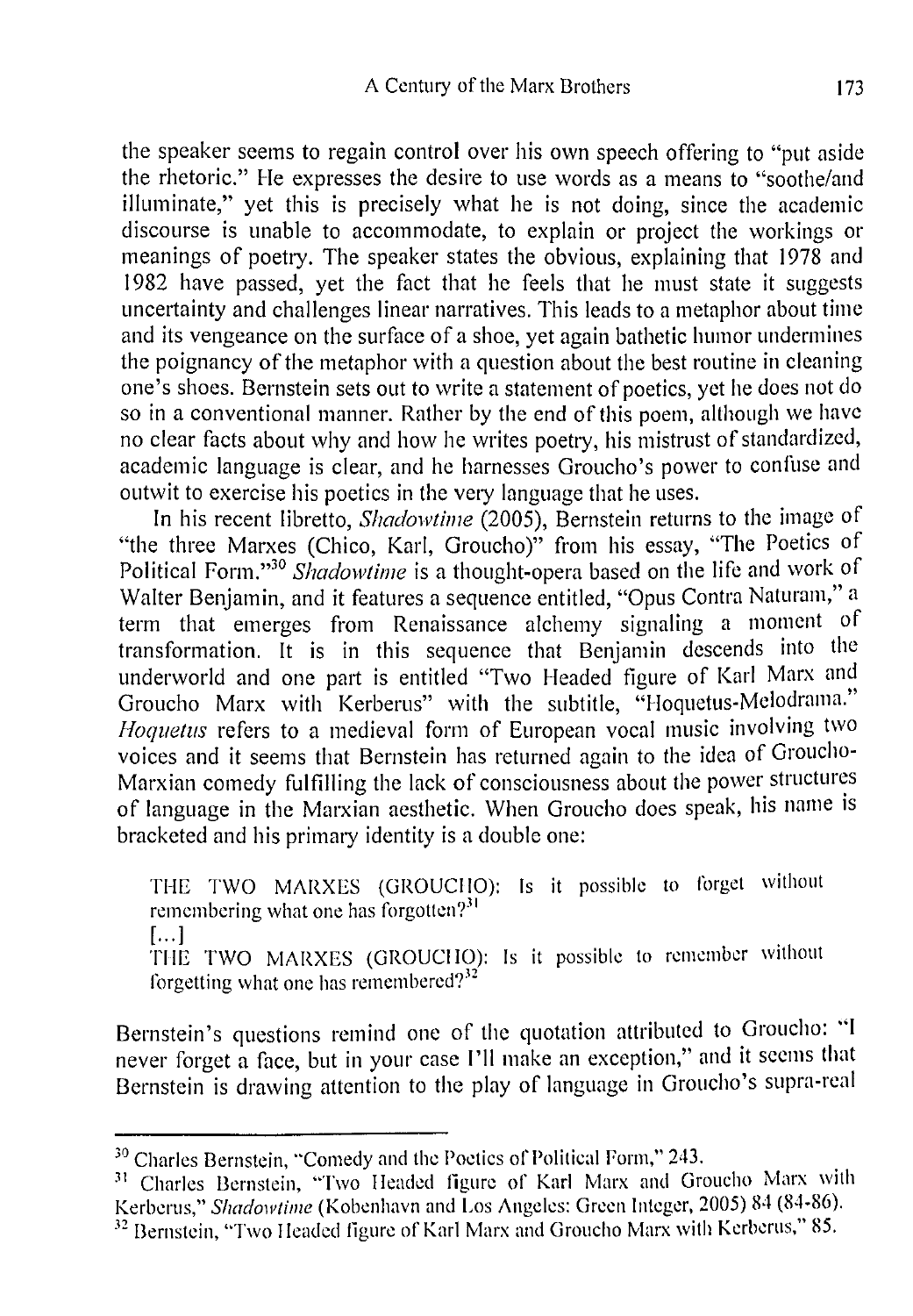#### 174 Chapter Eleven

comedy. 33 Through the formation of language, Groucho offers a riddling, unsolvable problem. How can one forget what one already knows? Or as Bernstein posits the question in *Shadowtime*, is it true that we have to forget in order to remember? Groucho's proposition uses language to challenge the very nature of being as is highlighted in Bernstein's portrayal of him in *Shadowtime.* 

Along with Kerberus, Bernstein's version of Groucho guards the door to the underworld itself, and the Bernstein's idea of the underworld is not a place of death and gloom, but a site of self-consciousness. Bernstein's Groucho states: "Say the magic word and get one free ride around Alexanderplatz, say the magic letter and everybody returns to just as it is."<sup>34</sup> In Bernstein's view, Groucho's comedy unlocks the door to another way of being in the world: a mode that questions, challenges and interrogates language rather than a sphere in which everything is 'just as it is." This is a mode that denies a standardized language, that uses the "wrong" kind of language in situations of power exchange and that brings in the unexpected element in linguistic play or the "ir-elephant." When the protagonist, Benjamin, moves on into the underworld, Bernstein's Groucho is still questioning the nature of objects and language: "Why a duck? Why a rabbit? Why a pipe? Why a carousel?" $35$ 

### **Works Cited**

*Animal Crackers.* **DVD.** Directed by Victor Heerman. 1930; Universal 2003.

- Bernstein, Charles. "An elephant appears ... " *Poetic Justice.* Baltimore: Pod Books, 1979. 27.
- "Being a Statement on Poetics for the New Poetics Colloquium of the Kootenay School of Writing, Vancouver, British Columbia, August 1995." *Rough 1h1des.* Los Angeles: Sun and Moon Press, 1991. 29-30.
- -. "Comedy and the Poetics of Political Form." *The Politics of Poetic Form.*  Ed. Charles Bernstein. New York: Roof, 1990. 235-244.
- -. "Log Rhythms." *With Strings.* Chicago and London: University of Chicago Press, 2001. 122-129.
- -. "Reading Cavell Reading Wittgenstein." *Boundary 2 IX*, no. 2 (1981): 295-306.
- -. "Solidarity is the Name We Give to What We Cannot Hold." My Way: *Speeches and Poems.* Chicago and London: University of Chicago Press, 1999. 33-35.

<sup>&</sup>lt;sup>33</sup> *The Oxford Dictionary of Quotations*, repr. 2001, s.v. "Groucho Marx".<br><sup>34</sup> Bernstein, "Two Headed figure of Karl Marx and Groucho Marx with Kerberus," 85.<br><sup>35</sup> Ibid. 85.